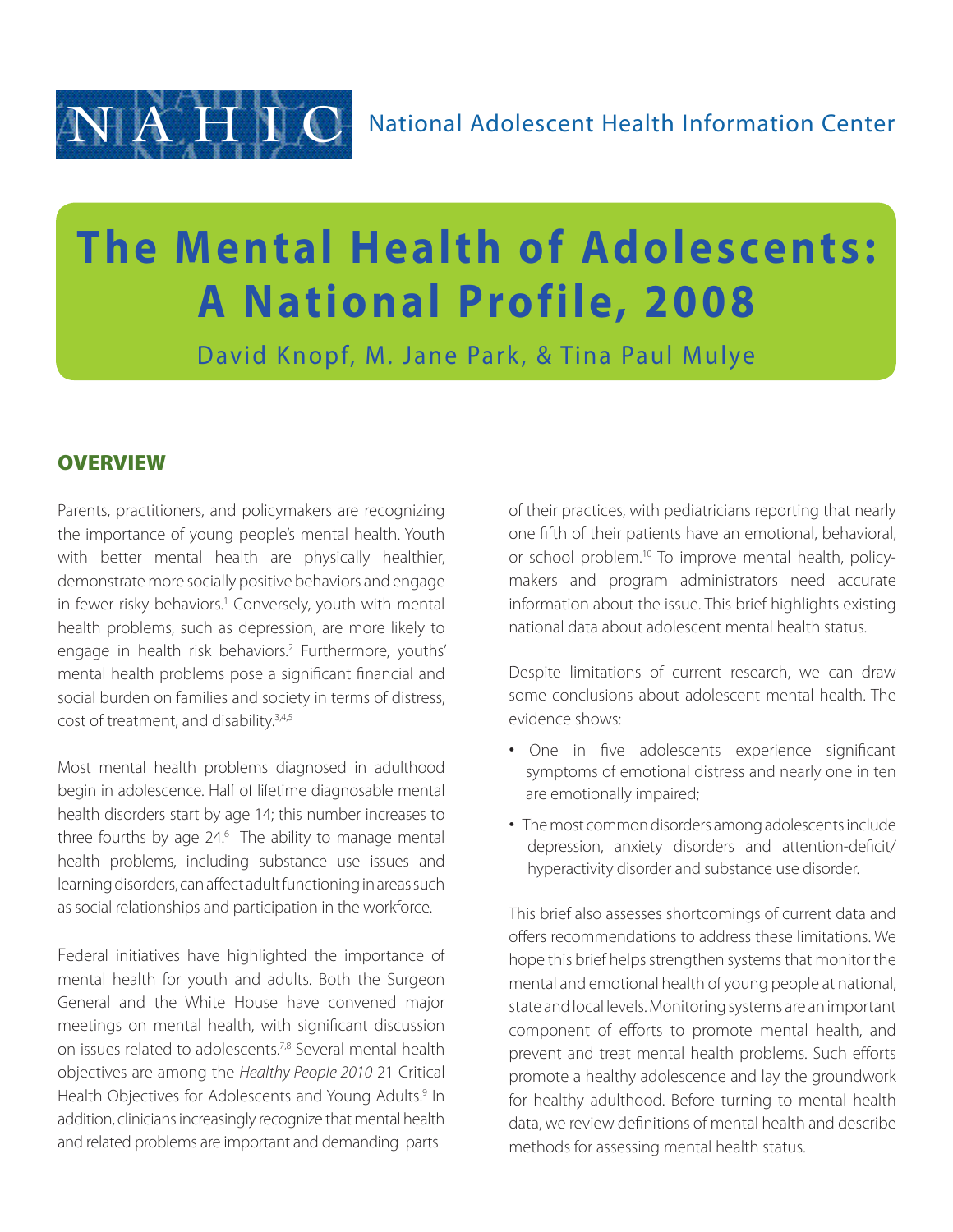# BACKGROUND

## ■ *What is mental health and mental illness?*

The 1999 Surgeon General's Report on Mental Health defined mental health as "successful performance of mental function, resulting in productive activities, fulfilling relationships with other people, and the ability to change and to cope with adversity." Mental illness refers to diagnosable mental disorders that are characterized by alterations in thinking, mood, or behavior (or a combination thereof) associated with distress and/or impaired functioning."<sup>8</sup> A 2004 report by the World Health Organization (WHO) includes a similar distinction between mental health and mental illness.11 With children this includes a wide range of emotional and behavior problems that in lay terms may not be considered mental, or psychiatric disorders. Here, the terms emotional, behavioral, and mental disorders are used interchangeably.

Common disorders include mood disorders such as depression; anxiety disorders; behavioral problems such as oppositional defiant disorder or conduct disorder; eating disorders such as anorexia nervosa and bulimia; addictive disorders; and other disorders commonly seen in childhood and adolescence such as autism, learning disorders and attention-deficit/hyperactivity disorder (AD/HD). Research suggests that co-occurrence of disorders is not uncommon in adolescence, although national data are largely lacking. According to the Surgeon General's report, "children with pervasive developmental disorders often suffer from AD/HD. Children with a conduct disorder are often depressed, and the various anxiety disorders may cooccur with mood disorders. Learning disorders are common in all these conditions, as are alcohol and other substance use disorders (DSM-IV)."<sup>8</sup> Schizophrenia, a relatively rare diagnosis, typically has its onset in late teens/early adulthood for males and in the late 20s to early 30s for females.<sup>12</sup>

According to the Surgeon's General's report and WHO, mental health encompasses positive aspects of well-being and healthy functioning as well as negative aspects of mental disorder and dysfunction.<sup>8,11</sup> Ideally, a comprehensive overview of adolescent mental health status would reflect both positive and negative aspects. A comprehensive overview would also recognize that family, community and social contexts influence mental health status. For example, exposure to violence can have adverse consequences for mental health status.<sup>8</sup> However, research in the health and mental health fields has traditionally focused on negative indicators of individual pathology. Available data reflect this emphasis, with relatively little focus on contextual influences. **Box 1** describes efforts to assess positive mental health in adolescence.

## ■ How do we measure the mental health status of youth?

This report presents data from studies using nationally representative samples only. While community and regional studies have yielded useful data,<sup>13,14,15</sup> variation in study methodologies limits their generalizability to the national level. Local studies vary in the sampling, age groupings, disorder definitions, and analysis. For example, one review of 52 studies found estimates of the psychopathology rate among children and adolescents ranging from 1% to nearly 51%.16

The national studies reviewed for this report use various methodologies for assessing mental health status. Findings may be biased due to misrepresentations. For example, findings understate the prevalence of problems if respondents attach a strong stigma to mental health problems. Alternatively, problems may be overstated if respondents desire benefits that may accompany certain diagnoses. **Table 1** (on page 12) lists the main studies cited in this report, including abbreviations.

Approaches to assessing mental health status can be categorized as follows:

- *Positive indicators such as well-being and resiliency*. As indicated above, few nationally representative data are available using this approach. **Box 1** provides more information about positive mental health and protective factors.
- *Broad questions to measure symptoms of well-being or emotional distress*. This approach includes research that measures limitations in functioning due to mental health problems. Several national surveys of youth and parents offer this type of

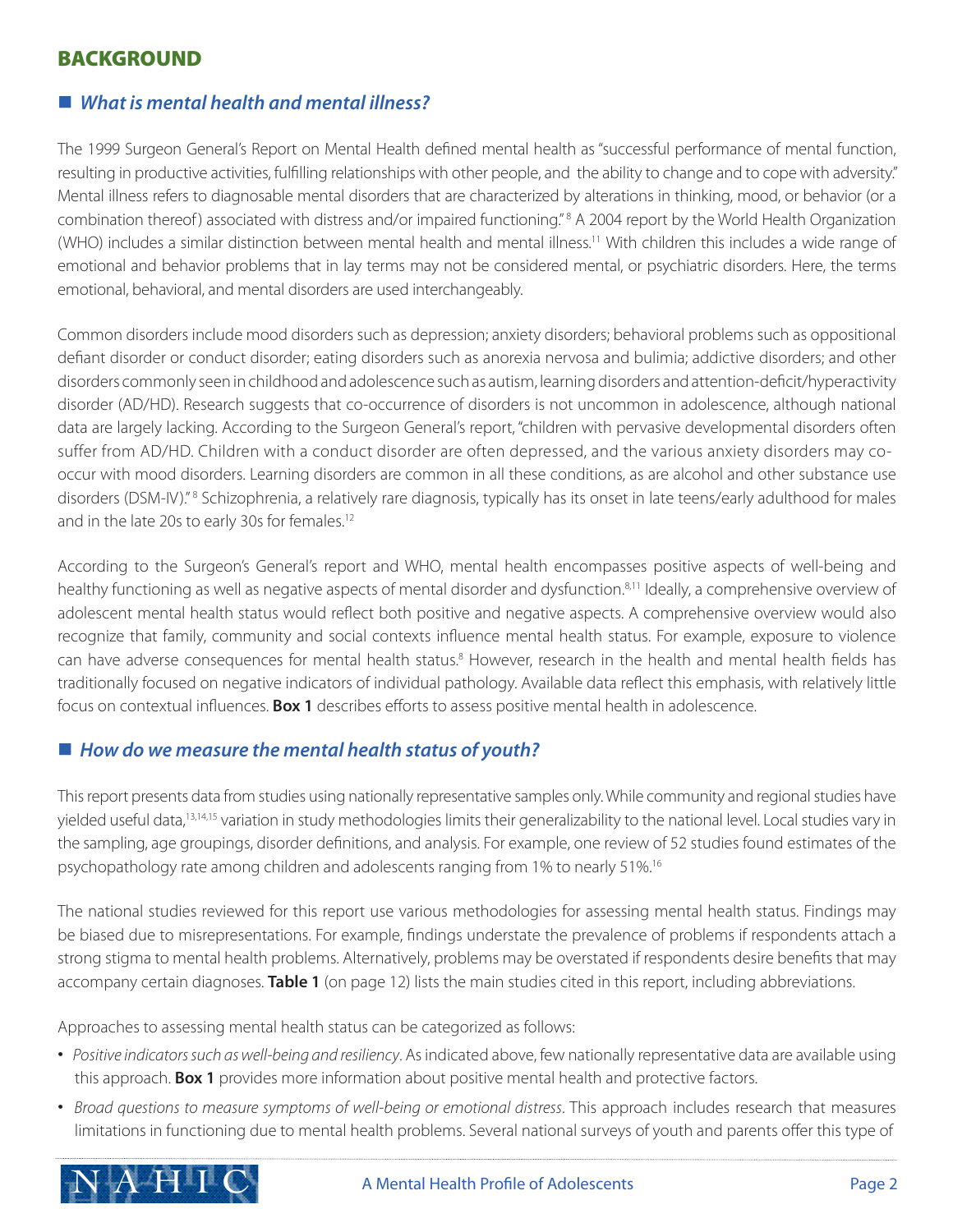# *Box 1: Measuring Positive Mental Health*

"There is a relative dearth of information about teens' positive mental health – that is, on teens who are optimistic, happy and prepared for life."<sup>a</sup>

Since the late 1950s, several conceptual frameworks have addressed positive mental health. These frameworks include a range of emphases, such as cultural definitions of mental health, subjective sense of well-being, and capacity for coping and resiliency in the face of stressors.<sup>b</sup> In the adolescent health field, similar efforts have expanded the definition of health from one that examines negative behaviors and outcomes to one that incorporates positive youth development and functioning. $G_{\text{de}}$  A 2005 textbook on adolescent mental health states, "As important as it is to reduce or eliminate problems among children and adolescents, it is just as important to help them thrive and form positive connections to the larger world."f

Frameworks for conceptualizing positive adolescent development cover many domains, including:

- individual assets (e.g., social and emotional competency, self-efficacy, positive identity, life satisfaction and pro-social involvement) and
- environmental factors that foster positive youth development (e.g., family, school and community connections).g,h,I,j,k,l

There is no national consensus on measuring positive mental health. However, several states and many communities have adapted existing frameworks to measure positive function.<sup>c,m,n</sup> One example of an effort using a more comprehensive approach is a 2001-02 study of 34 industrialized countries, including the U.S. In addition to examining prevalence of problems such as substance use and violence, this analysis also addressed satisfaction with life and relationships with parents. Most adolescents reported positive satisfaction with life, with the percentage reporting this decreasing slightly among older teens.<sup>o</sup> In addition, adolescents generally report close relationships with their parents, with some variation by demographic factors. Younger adolescents were more likely to feel close to their parents than older teens. Black and Hispanic youth feel close to their mothers more than White youth. Youth with less educated parents were more likely to feel very close to their parents than did youth whose parents had more education.<sup>p</sup>

*The references (on page 15) provide more information about positive mental health indicators. A listing of positive indicators is available from The Forum for Youth Investment's "What gets measured, gets done: Indicators of youth well-being, expanded resource list." Available online at: http://www.forumfyi.org/Files/FF\_ WGMGD\_Resources.pdf.*

data, such as the Youth Risk Behavior Surveillance System (YRBSS),<sup>17</sup> National Health Interview Survey (NHIS),<sup>18,19</sup> National Survey of America's Families (NSAF),<sup>20</sup> and the National Survey on Drug Use and Health (NSDUH).<sup>21</sup>

- *Formal assessment techniques, including standardized scales or interview schedules.* These scales are usually linked to psychiatric classification systems such as the Diagnostic and Statistical Manual of Mental Disorders, Fourth Edition (DSM-IV) of theAmerican Psychiatric Association.<sup>22</sup> Examples of studies using these techniques include the NHIS,<sup>18,19</sup> the National Co-Morbidity Study,<sup>23</sup> and the National Longitudinal Survey of Adolescent Health (AddHealth).<sup>24</sup> It should be noted that, over time, the criteria for inclusion of some disorders has changed and the criteria for defining some disorders has been revised. Consequently, data collected at different points in time may be problematic for monitoring trends.
- *Data about receipt of services for mental health related problems.* NSDUH asks about receipt of counseling services as well as substance use services;<sup>21</sup> the Medical Expenditure Panel Survey (MEPS) conducts interviews regarding health care use and analyzes billing records related to services;<sup>25</sup> and, the Pediatric Research in Office Settings and Ambulatory Sentinel Practice Network (PROS/ASPN) asks health care providers about services performed.26

Combining the research findings from different approaches yields a more comprehensive profile of mental health than relying on any single approach. Despite shortcomings of different approaches, these data collectively provide useful information to inform programs and policies to improve adolescent mental health.

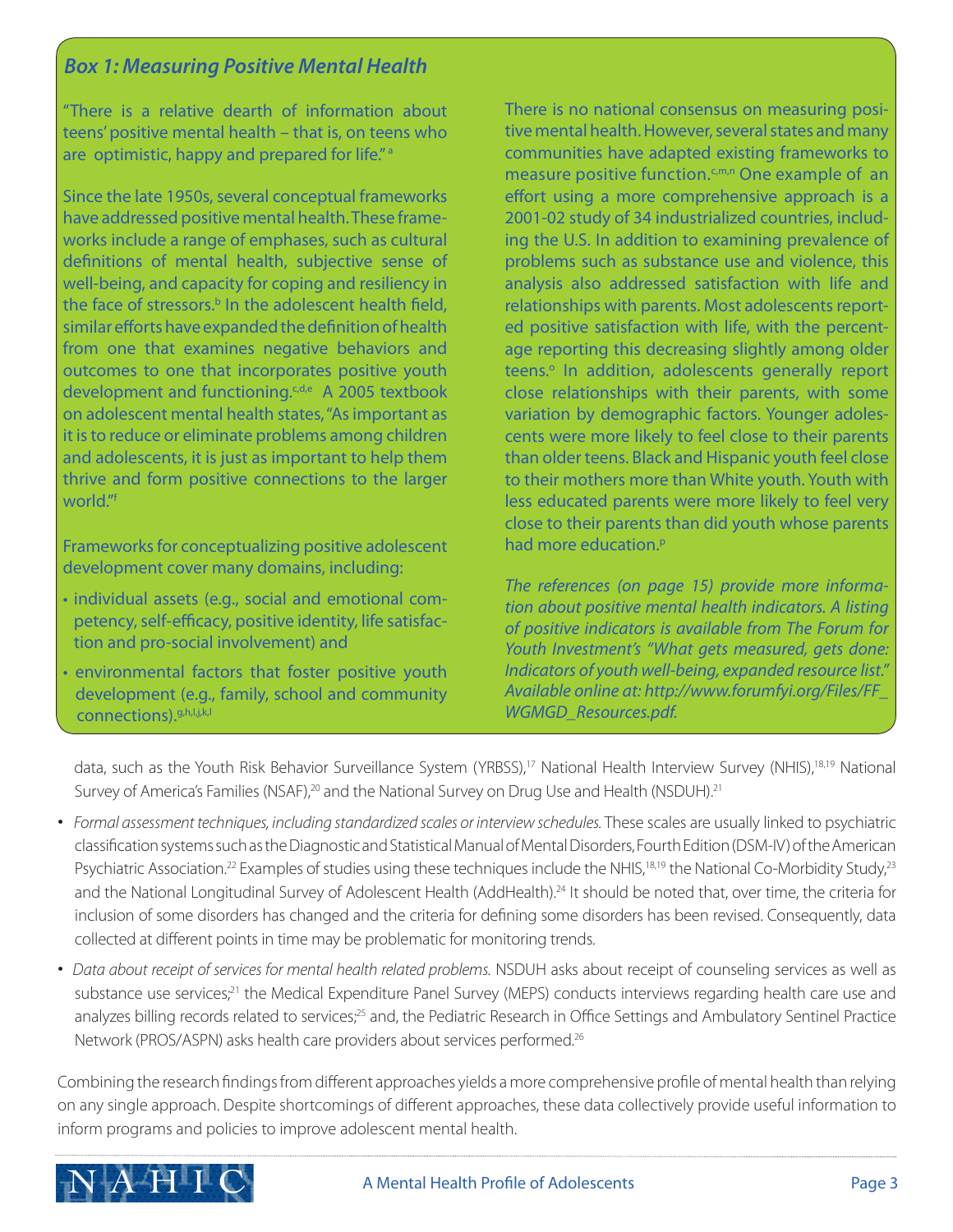# HOW ARE YOUNG PEOPLE DOING?

Mental health issues are a serious concern among adolescents. Although most adolescents are doing well, about one in five report symptoms of mental health problems, depression being the most common. To describe the prevalence of mental health problems, we organize the findings as follows: global estimates of behavioral and emotional problems, estimates of specific disorders, suicide, and utilization of mental health services.

## ■ Global estimates of behavioral & emotional problems

Data from the 2004 NHIS found that over 1 in 10 (11.6%) adolescents ages 12-17 had serious behavioral or mental health difficulties, as rated by parents using a modified version of the Strengths and Difficulties Questionnaire. Male adolescents were slightly more likely to have these mental health difficulties than female peers (12.3% vs. 10.9%); low-income adolescents had more than twice the rate of higher-income adolescents (17.9% vs. 8.0%).<sup>19</sup> Previous data from NHIS, using a modified version of the Child Behavior Checklist (CBCL), show a similar income disparity. By contrast, looking at trends between 1997 and 2002, the NSAF study found low-income adolescents to be improving slightly, while higher-income adolescents fared slightly worse **(Figure 1)**. 20

## ■ Comprehensive evaluations

Studies that comprehensively evaluate mental health disorders from childhood through adolescence using national samples could not be located. Most studies address specific disorders. Estimates of the proportion of youth with mental health problems varied tremendously, depending on how mental health problems were defined and measured.

• Using data from the 1992-1994 NHIS surveys, researchers examined parents' perceptions of their children's limitations in school participation due to mental health problems. About 3% (30.7/1,000) of 12- to 17-year-olds have school limitations due to mental health disorders. This includes those with mental retardation, learning disabilities, attention deficit and hyperactivity disorder and other disabling mental health problems such as depression, autism, anxiety, or oppositional defiant disorder.27 This may be an underestimate, since accommodations within schools now enable many with significant difficulties to participate in school.<sup>28</sup> Thus, some parents may not perceive their child as limited.





#### A Mental Health Profile of Adolescents **Page 4**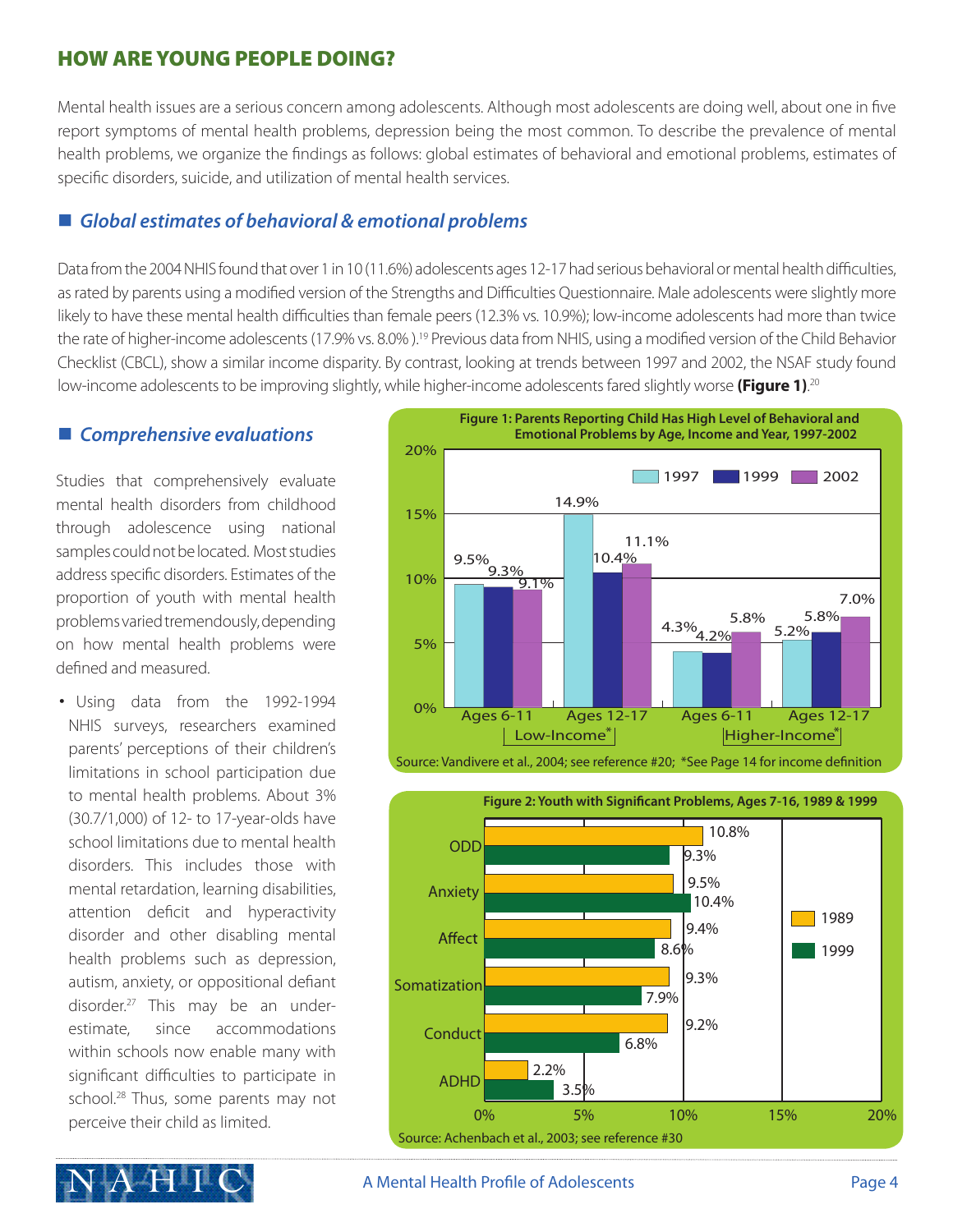- According to the 1995 National Survey of Adolescents (ages 12- to 17), 16% of males and 19% of females met most of the diagnostic criteria in the DSM-III for one of three psychiatric diagnoses—major depression, post-traumatic stress disorder, or substance abuse/dependence disorder.<sup>29</sup>
- In 1999, just under one fourth (23.9%) of 7- to 16-year-olds had at least one emotional or behavioral problem, according to research using the CBCL. Overall, there were few statistically significant changes in the prevalence of problems between 1989 and 1999 **(Figure 2)**. Of the main diagnostic categories, the one significant finding was the decrease in oppositional defiant disorder between 1989 and 1999.<sup>30</sup>

## ■ *Specific Disorders*

#### **Depression**

Depression is one of the most widely studied mental health conditions because of its large burden on individuals, families, and society and its links to suicide. Depression is the most widely reported disorder, with over a quarter of adolescents affected





by at least mild depressive symptoms.<sup>24</sup> Reported prevalence of depression varies, depending on which symptoms and what degree of severity are measured.

- One of the broadest indicators of depressive symptoms comes from the YRBSS. This study asks: *Have you ever felt so sad or hopeless almost every day, for two weeks in a row, that you couldn't do some of your usual activities*? Results from the 2005 YRBSS indicate that 36.7% of female and 20.4% of male high school students reported this level of sadness; Hispanic students reported higher rates (46.7% of females & 26.0% of males) than their non-Hispanic Black & White peers **(Figure 3)**. 17
- Depression is more than twice as prevalent among females ages 15-20, compared to same-age males, according to an analysis of data from the 1990-1992 National Comorbidity Study **(Figure 4)**. Three quarters (76%) of those who fulfilled the criteria for major depression also had other psychiatric diagnoses. In more than twothirds of the cases, these other diagnoses preceded the depression. Among those with multiple diagnoses, anxiety disorders were experienced first by 40%, addictive disorders by 12%, and conduct disorders by 25% of the young people between 15 and 20 years of age. Only about one half of the depressed youth had ever told a professional of their depression.<sup>23</sup>

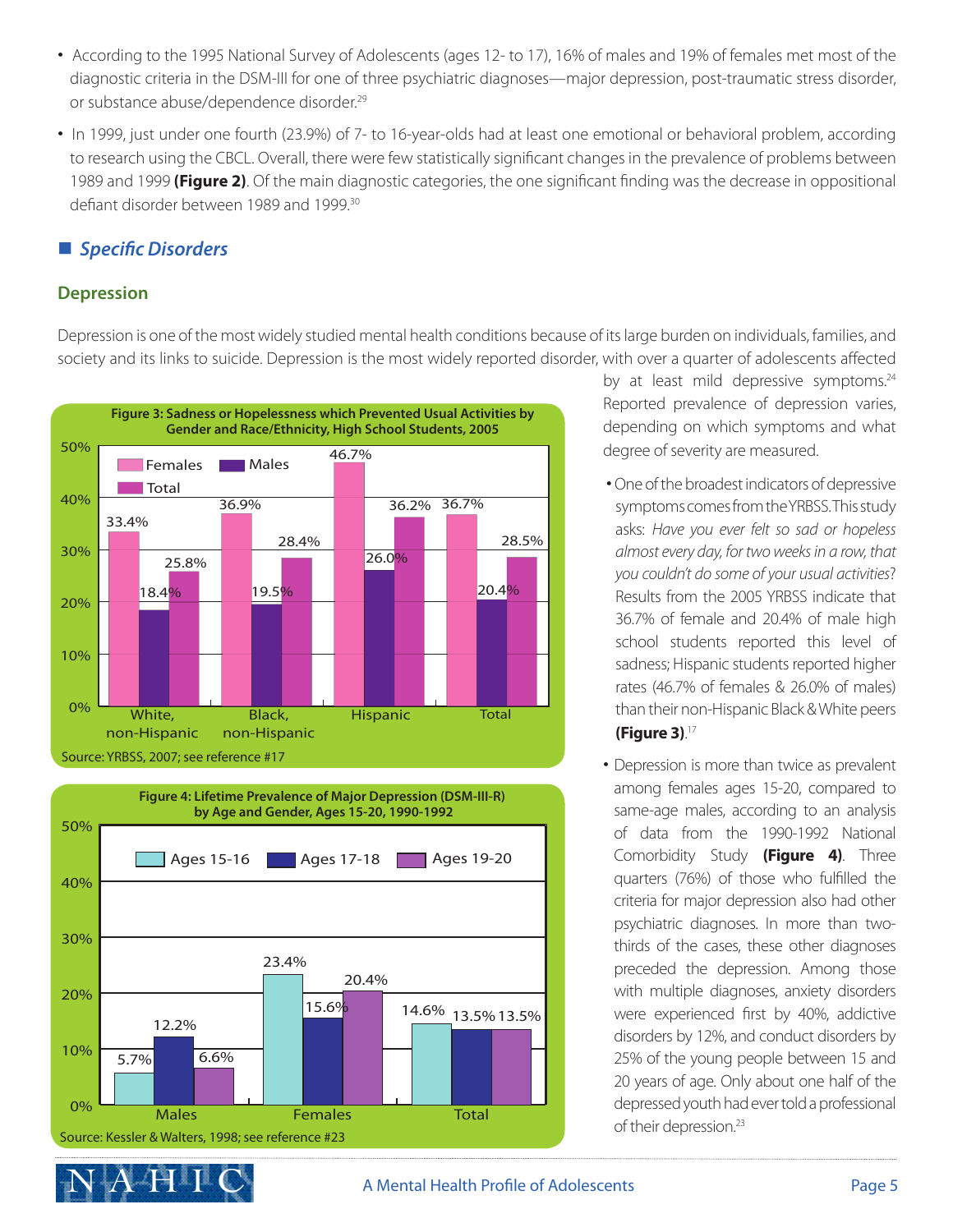• Rushton et al., using the Center for Epidemiological Studies – Depression Scale (CES-D), identified degrees of depressive symptomatology: minimal, mild, moderate, and severe. Research on adolescents generally combines those with moderate and severe symptoms to identify those who are depressed. Examining AddHealth data, Rushton et al. found that 9.2% of all students met their criteria for moderate or severe depression within the past week (5.9% of males and 12.6% of the females). Those who were non-White, had single parents, or whose mothers did not finish high school, had higher depression scores **(Figure 5)**. A follow-up study one year later yielded data about the trajectory of depressive symptoms. Although symptoms were continuous for many youth, the severity of the symptoms changed for many **(Figures 6 & 7)**:

- ▶ Of those with minimal symptoms the first year, 84% continued to report only minimal symptoms the following year.
- $\triangleright$  Of those with mild symptoms the first year, 46% improved, 17% got worse, and 37% stayed the same.
- ▶ Of the youth with moderate/severe symptoms, 44% stayed the same, 24% improved markedly, and 32% improved somewhat.<sup>24</sup>

## **Anxiety Disorders**

National prevalence data on specific anxiety disorders in adolescents are limited, although regional studies suggest that the combined prevalence of anxiety disorders is among the highest in childhood and adolescence<sup>31</sup> National data were located on Post Traumatic Stress Disorder (PTSD): according to the 1995 National Survey of Adolescents (NSA), 3.7% of all males and 6.3% of all females ages 12-17 were reported



**Figure 5: Moderate and Severe Depression Using CES-D, High School Students, 1995**







#### A Mental Health Profile of Adolescents **Page 6**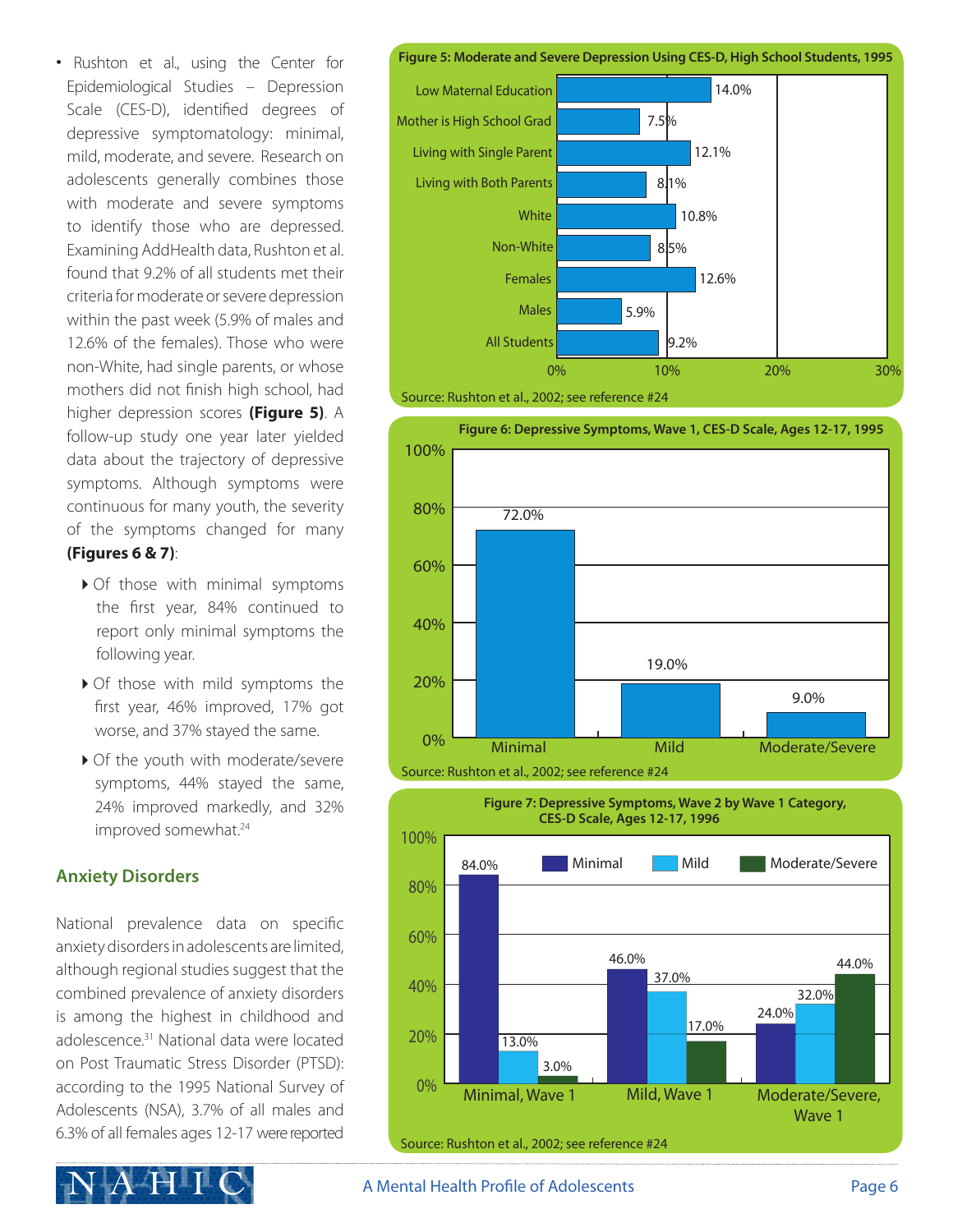to have PTSD in 1995. Among these youth, nearly half of the males (47.3%) also had symptoms of major depressive disorder, as did nearly 30% of the females.<sup>29</sup>

#### **Substance Abuse Disorders**

Although substance abuse incidence is widely reported from several national surveys using different samples,<sup>17,21,32</sup> fewer sources assess the prevalence of the more disabling psychiatric diagnosis of substance abuse dependence disorder, in which one's life is controlled by substance use. The1995 NSA estimated that 8.2% of males and 6.2% of females ages 12-17 have a substance abuse dependence disorder.<sup>29</sup> In 2006, the NSDUH data showed that 8.2% of 12- to 17-year-olds depended on/ abused alcohol or illicit drugs; this behavior was slightly higher among female adolescents than male peers (8.4% vs 7.9%).<sup>33</sup>

#### **Conduct Disorder and Oppositional Defiant Disorder**

Although complete evaluation of all DSM criteria for conduct disorder could not be located, the 1995 AddHealth study reported "proxy variables," including stealing, damaging property, and threatening others which were associated with conduct disorder diagnosis. Using 7 of the 15 criteria in the DSM-IV diagnosis for conduct disorder, AddHealth found that 3.4% of adolescents ages 12-17 met the criteria for diagnosis of a conduct disorder.<sup>34</sup> Community studies have found a similar range when the DSM-IV was used, but a higher rate in older studies using the DSM-III-Revised.<sup>35</sup>

#### **Learning Disabilities and Attention Deficit and Hyperactivity Disorder (ADHD)**

Learning disabilities and ADHD disorders are functional impairments that can challenge relationships and well-being. Youth with learning disabilities are nearly twice as likely to report emotional distress and suicide attempts.<sup>36</sup> Although often treated in primary care and through educational interventions, these disorders are also considered mental health problems.

The NHIS asks parents if they had ever been told by a professional that their child had a learning disability or ADHD. In 2005, 9.2% of 12- to 17-year-olds were reported to have a learning disability, compared to 6.5% of 5- to 11-year-olds. ADHD was identified among 8.9% of the adolescents and 6.1% of the children.<sup>18</sup> This survey also shows more males than females as having a learning disability or ADHD **(Figure 8)**. 19

#### **Eating Disorders**

National data related to eating disorders could not be located except for two questions in the YRBSS. The first relates to bulimia symptoms and the second addresses use of diet products. In 2005, 4.5% of high school students took a laxative or vomited and 6.3% took diet pills, powders or liquids without a doctor's advice to lose weight or avoid gaining weight. More females purged than males, with 6.2% of females and 2.8% of males saying they had taken laxatives or vomited to control weight. This gender trend is similar for taking diet pills, powders or liquids with 8.1% of females and 4.6% of males reporting this behavior.<sup>17</sup>

#### **■** Suicide

While not a mental health disorder, suicide is more common among adolescents with certain mental health problems, according to the Surgeon General's report.<sup>8</sup> In addition to depression, the presence of other mental health problems, such as conduct disorders, eating disorders, and anxiety disorders, also increase the risk of suicide.<sup>37,38,39,40</sup> Suicide is the third leading cause of adolescent mortality. Nationally, in 2005, there were 270 suicides among 10- to 14-year-olds and 1,613 suicide deaths among 15- to 19-year-olds, accounting for 10.8% of deaths among 10- to 19-year-olds. Males ages 10-14 had a suicide death rate 2.5

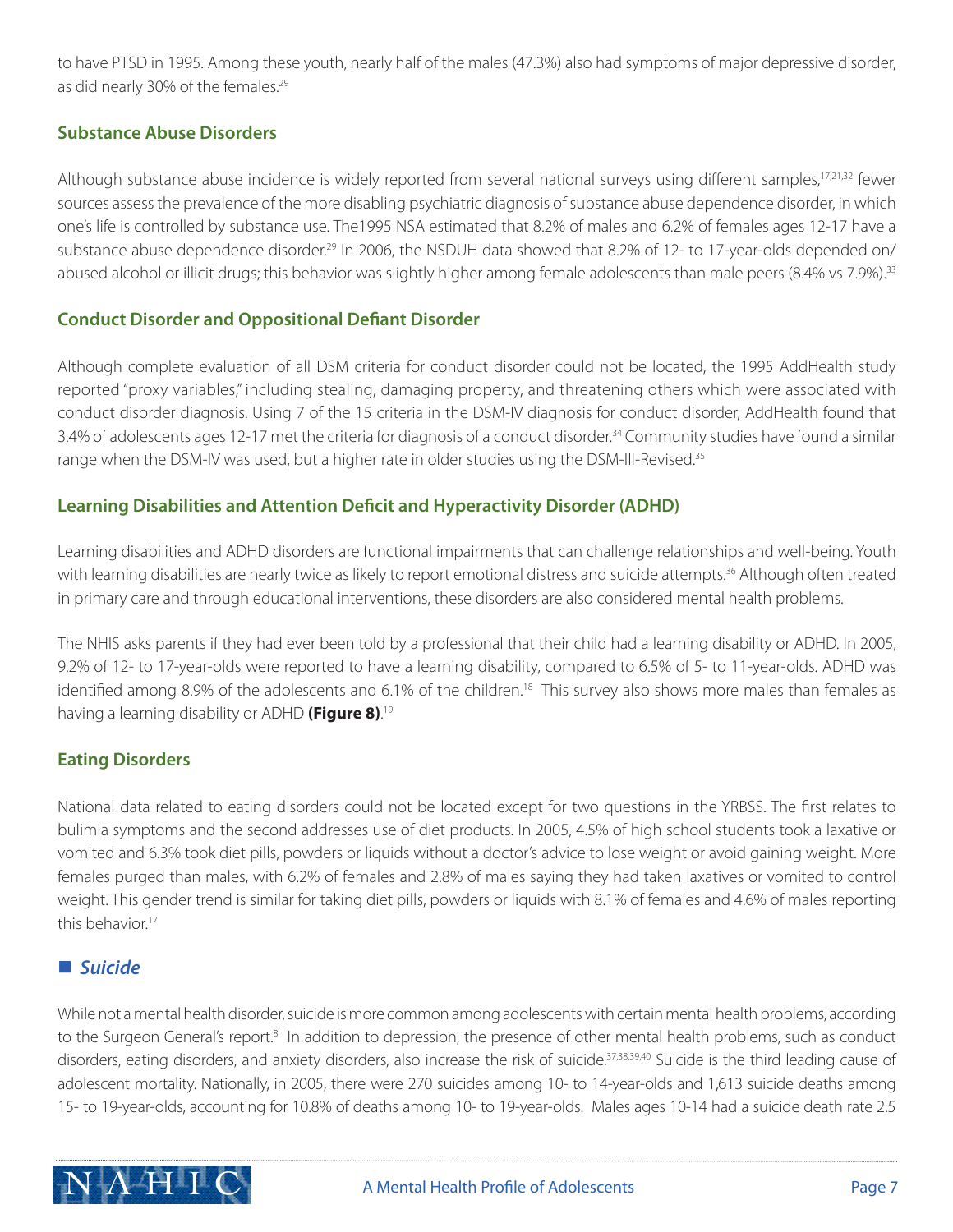times that of females; for 15- to 19-year-olds, this disparity increased to 3.9. Adolescent suicide rates have decreased over the the past decade, particularly suicide using firearms. After a sharp decrease in the late 1990s, rates decreased more gradually between 2000 and 2005, with a slight increase between 2003 and 2004.<sup>41</sup> The rate of suicide by suffocation has increased and now accounts for more than half of all suicidal deaths among 10- to 14-yearolds and more than one third of all suicidal deaths among 15- to 19-year-olds.42 Suicide attempts vastly outnumber completed suicides. The 2005 YRBSS found that, in contrast to completed suicide, female high school students are much more likely to attempt suicide than male peers **(Figure 9)**. Hispanic students and 9th graders have higher rates of suicide attempts.<sup>17</sup> Students involved in physical fights were also more likely to indicate they had attempted suicide.<sup>43</sup> Overall, 8.4% of all high school students reported an attempted suicide in 2005, a slight increase from 7.3% in 1991. The percentage of students who say they have seriously considered suicide has decreased significantly since 1991 **(Figure 10)**. 17

The data presented throughout this section show the range in type and severity of mental health problems experienced by young people. It merits reiterating that these data focus on individual pathology: they do not examine either the context in which mental health problems arise or positive mental functioning. Research on context and positive function will advance policymakers' and program managers' ability to reduce the burden of mental health problems. Despite these limitations, these prevalence data do provide clear evidence that a significant proportion of youth experience emotional distress. We now supplement this prevalence data with research on utilization of mental health services.









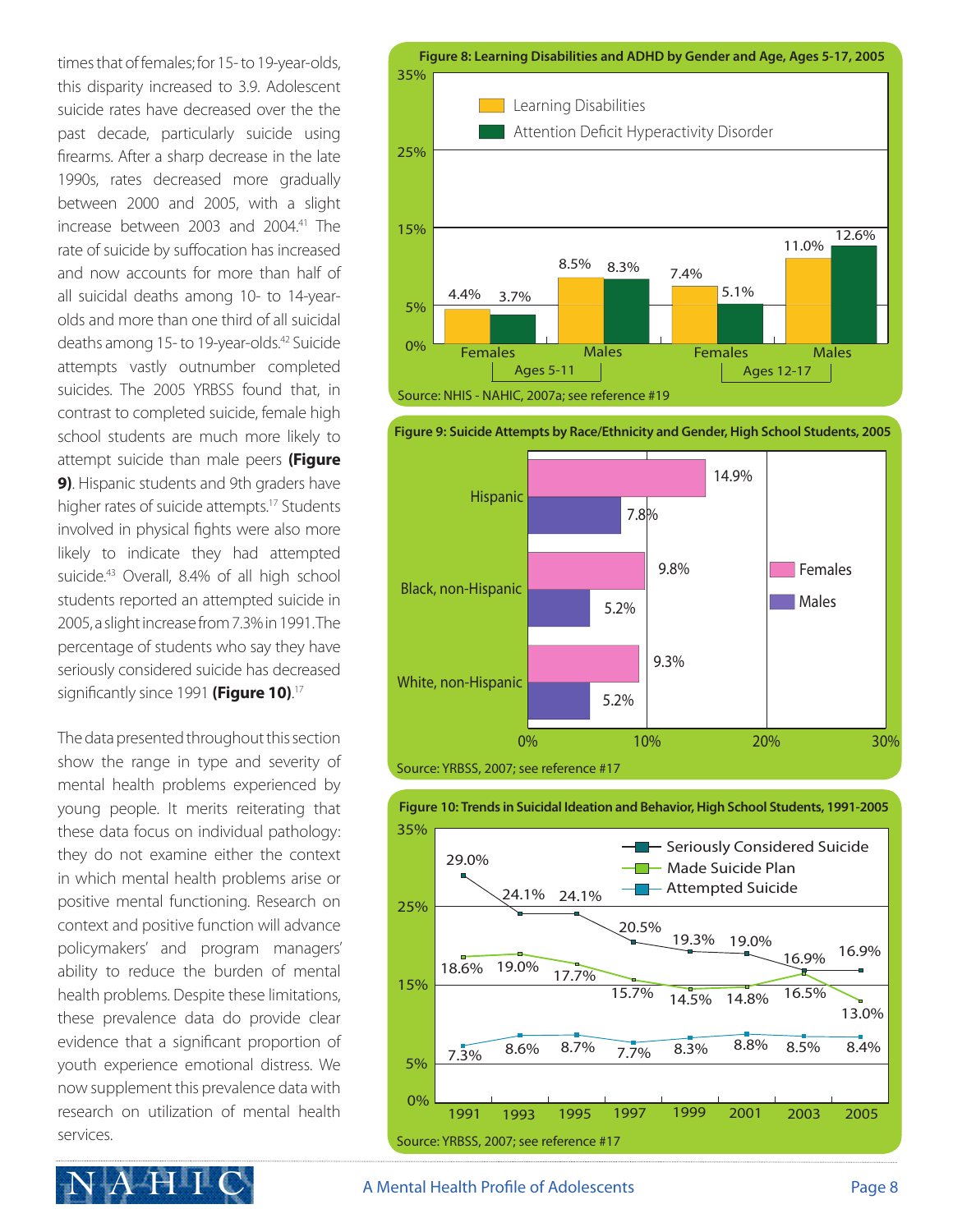## ■ *Utilization of Mental Health Services*

Utilization data add to our understanding of the prevalence of mental health problems. These data generally mirror the findings cited in the previous section: that is, about one in five youth experiences significant emotional distress and almost ten percent experience more serious mental illness. Utilization data also indicate that many youth may not meet criteria for serious mental disorders, but are in significant enough emotional distress to seek and need services. Data on treatment underscore the huge burden of depression. For example, among adolescents ages 12-17 who reported receiving mental health treatment, four in 10 cited feeling depressed as the reason for treatment **(Figure 11)**. 33

While utilization data are helpful, their limitations should be noted. First, studies consistently indicate that most children and youth with significant emotional distress do not receive mental health services. This suggests that data on the percentage of youth who use mental health services underestimate the actual prevalence of problems. Estimates of unmet need differ, depending in part on researchers' measurement of disorder and definition of services. Examining the 2002 NSAF, researchers found that, of those children ages 6-17 judged to have significant mental health problems according to the adapted CBCL,





**Figure 12: Past-Year Mental Health Treatment by Age and Gender, Ages 12-17, 2006**

only 39.2% received mental health services in the previous year.<sup>44</sup> Kataoka et al., using a validated checklist of symptoms from NHIS, NSAF, and the Community Tracking Survey, found that only about 10% of children and adolescents with symptoms of mental health problems received any type of specialty mental health evaluation or service.<sup>45</sup> In addition to unmet need, researchers have documented disparities by ethnicity, income, and geography in young people's receipt of mental health services.<sup>46,47</sup> For example, non-Hispanic African-Americans ages 6 to 18 are less likely to receive outpatient treatment for depression than same-age Hispanics and White, non-Hispanics.<sup>46</sup>

A second limitation is that these data only identify problems presented to individual service providers. Many adolescents are also served by programs (e.g., after-school programs) that address young people's mental and emotional problems and promote healthy development. Reflecting the traditional focus described earlier, most available data on mental health services examine individual treatment, usually based on identified disorder or pathology. This focus excludes services outside the formal health care system, such as those provided in community programs.

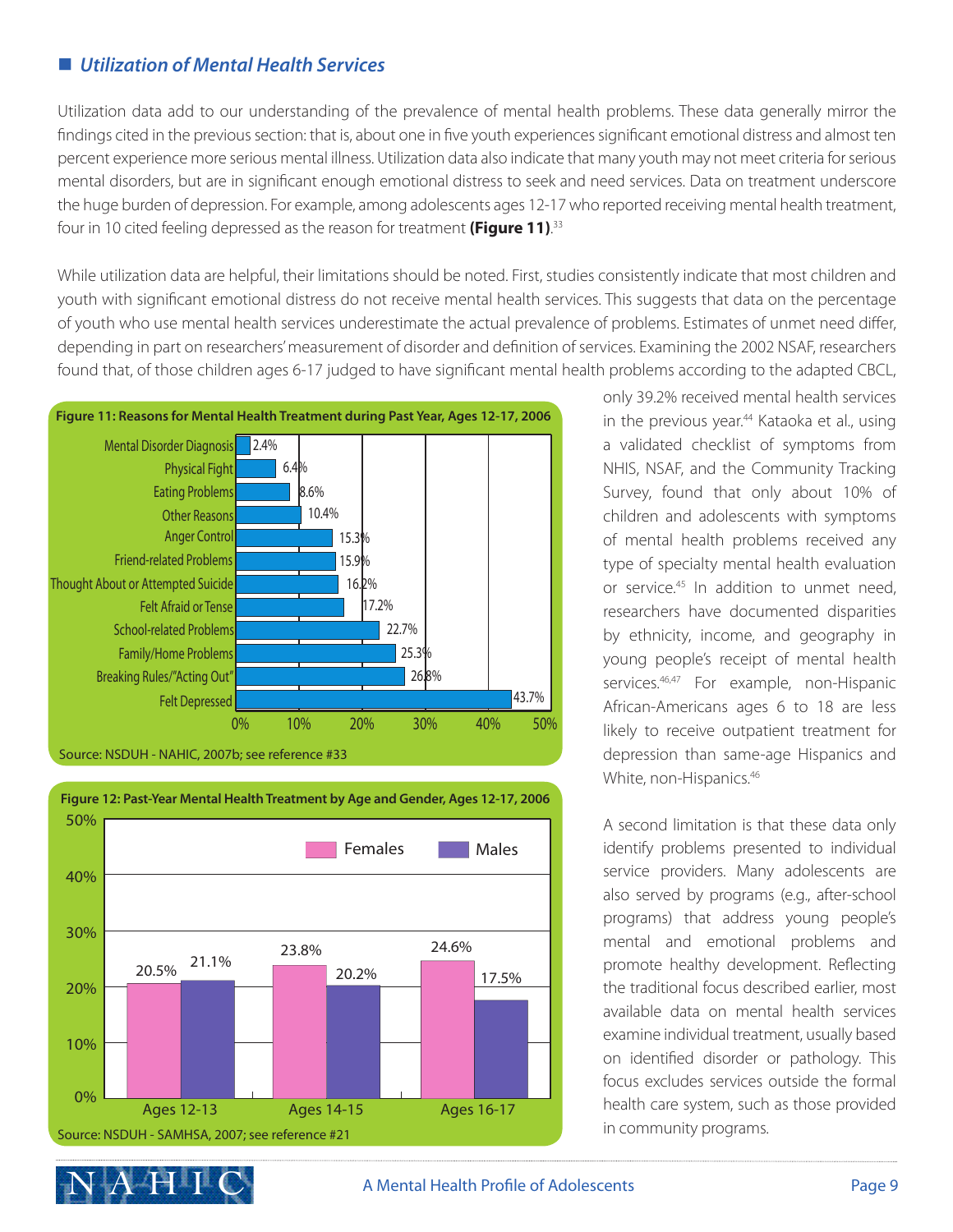#### **Prevalence of Treatment**

The broadest measure of receipt of services comes from the NSDUH, which asks youth if they had received some mental health treatment or counseling for emotional or behavioral problems from a mental health or health care professional in a school, home, outpatient, or inpatient setting. The 2006 NSDUH found that 21.3% of youth ages 12-17 had received some form of mental health treatment. Older males ages 16-17 were least likely to receive services **(Figure 12)**. This figure varied little by income. While these data do not indicate the frequency or adequacy of treatment services, they do indicate that many young people receive some type of adult professional help. Youth in the NSDUH were most likely to receive services from a private therapist or a school professional, although they also report receiving services from many other sources.<sup>21</sup>

Primary care providers report that mental health problems are a significant part of their practice. In the 1996 Child Behavior Study of 21,000 pediatricians, 18.7% of patients ages 4-15 were seen by the pediatrician as having psychosocial problems. The types of problems that were identified by the pediatricians included emotional problems, conduct problems and ADHD **(Figure 13)**. While this study does not report on treatment offered by the pediatricians, it does indicate that significant need is identified in the primary care setting and suggests the potential for strengthening services in this setting.<sup>10</sup>

Most other research focuses more narrowly on services provided by mental health specialists, and, not surprisingly, reports much lower prevalence of mental health services. The 2002 NSAF asked parents whether their child (ages 6-17) had "received mental health services, including such services from a doctor, mental health counselor, or therapist." Overall, 8.8% of the sample indicated their child had used mental health services.<sup>44</sup> Data from the 2005 NHIS found that 8.2% of the parents of adolescents (ages 12-17) reported that their youths had at least one visit with a mental health specialist within the last year.<sup>19</sup> The 1997 MEPS found 4% of those ages 13 to 17 had received psychotherapy and 2% of those under 13 had received psychotherapy. These rates were not significantly different from 1987.<sup>48</sup>



## **CONCLUSION**

National data make clear that a sizeable proportion of young people have symptoms of emotional distress. The studies presented here suggest that 20-25% of youth have symptoms of emotional distress, and about one in ten has moderate to severe symptomatology, indicating significant impairment. Although young people receive help from many sources, there remains considerable unmet need. A continuing challenge for those who develop policy and allocate resources is assessing the level of need. Estimates of need for services are likely to vary depending on the method used, e.g., reported symptoms of distress, fulfillment of psychiatric diagnostic criteria, functional impairment, or desire for services.49 Larger cultural trends, geopolitical events, and even marketing also change perceptions of need. Monitoring mental health status should extend

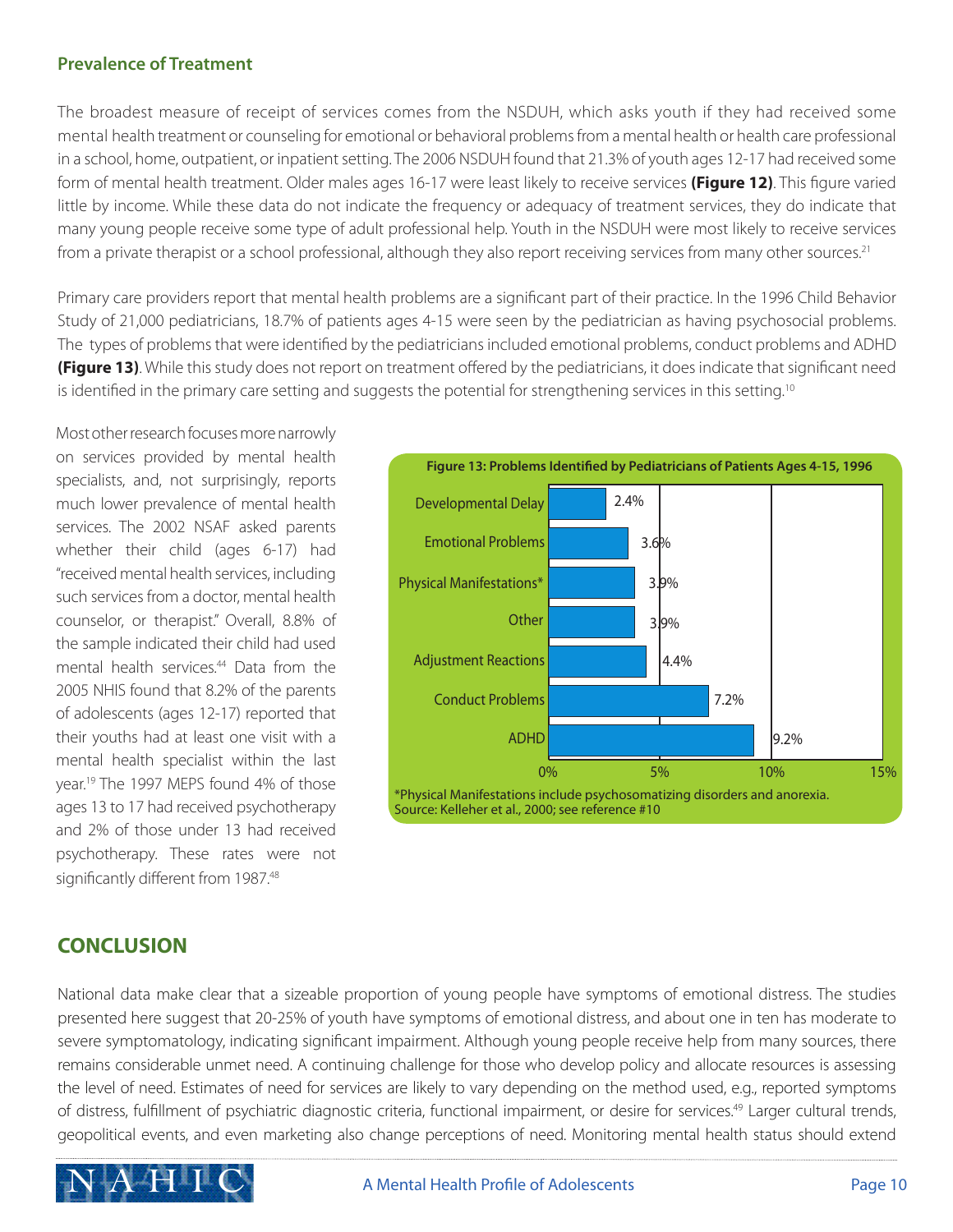beyond current measures of disorder and impairment. Limitations of available data merit reiterating: national data largely focus on measures of individual disorder and dysfunction, without consideration of positive function or regard to contextual factors that shape mental health and well-being. Research has identified contextual factors that place adolescents at greater risk of mental health problems.<sup>8</sup> There are also factors that strengthen resilience among adolescents, buffering them against problems stemming from negative environments.<sup>50</sup> Family support, for example, can help mitigate adverse consequences for children exposed to violence.<sup>51</sup>

Measures that account for the influence of cultural background would also enhance our ability to assess adolescent mental health status. Culture shapes the way individuals view and respond to emotional distress.<sup>8</sup> National data are often available by demographic breakdowns and often show, for example, that poor adolescents suffer disproportionately from mental health problems. While this is a useful starting point, a more nuanced understanding of the relationship between socio-economic status and culture could strengthen the capacity of monitoring systems to assess mental health more accurately.

Finally, better data on the mental health status of special populations of adolescents would help decision-makers target resources more effectively. Some national studies have gone beyond traditional demographic breakdowns, to focus on populations known to be at significant risk. An analysis using AddHealth data, for example, shows that sexual minority youth report higher levels of depression, substance use, and suicide attempts.<sup>52</sup> Smaller studies of incarcerated youth suggest that this population has much higher rates of substance use disorders, PTSD, and learning disorders.<sup>53</sup> Youth in the foster care system and maltreated youth also have higher prevalence of mental health problems.<sup>54,55,56</sup>

While there are clearly limitations in our understanding of adolescent mental health, we know enough to act. The challenge is to translate emerging research findings in these diverse areas—such as context, positive function, resilience, culture and special populations—into indicators that can be monitored over time and used to guide policy and program development. As stated in numerous reports and recommendations, such as those from the federal government and professional medical organizations, adolescents need access to comprehensive mental health services.<sup>8,57,58</sup>

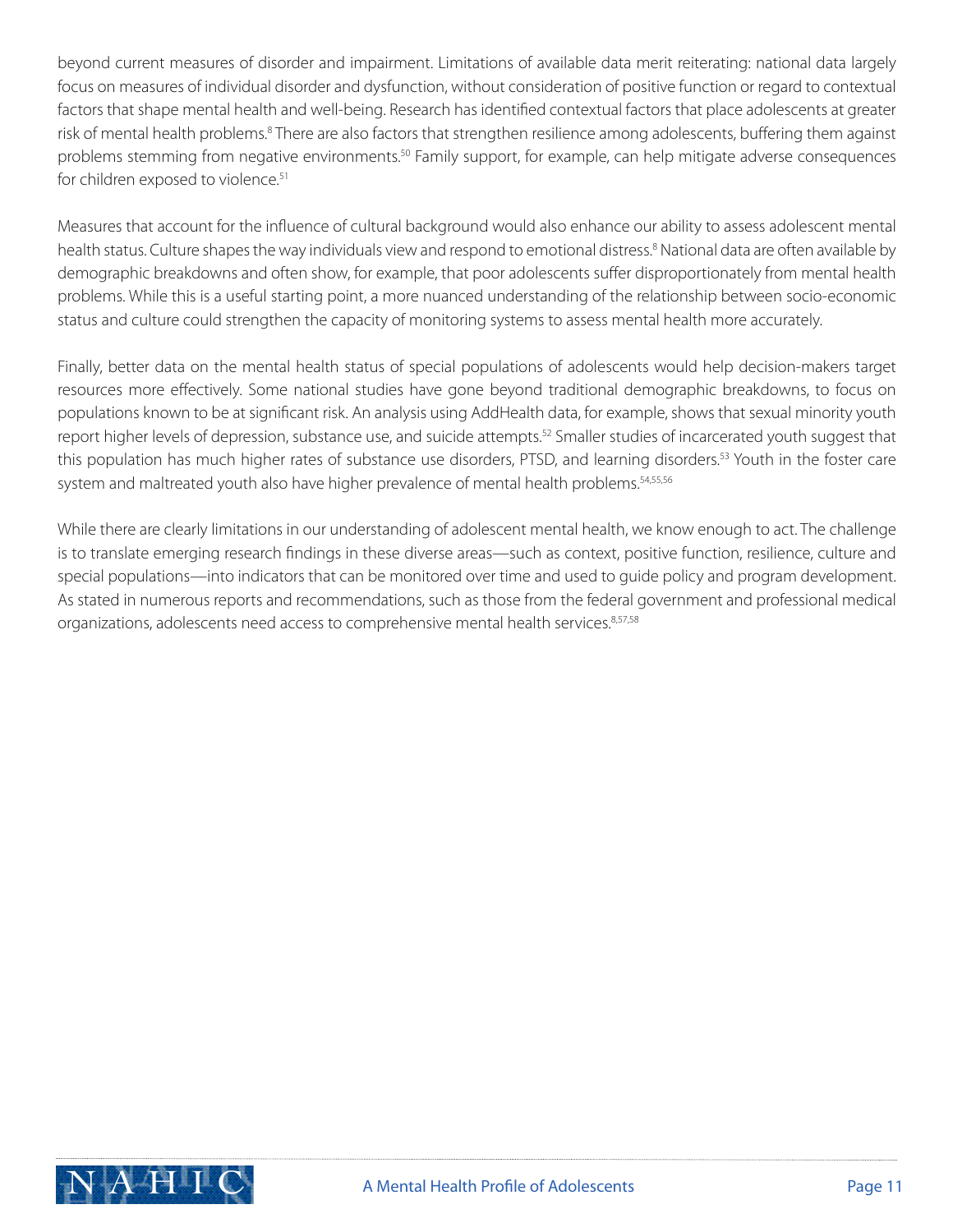## *Table 1: National Data Sources Cited in this Brief\**

| <b>Abbreviation</b>     | Name**                                                                               | Citation(s)                                                                             | <b>Sample and Year(s) Data Collected</b>                                                                                               |
|-------------------------|--------------------------------------------------------------------------------------|-----------------------------------------------------------------------------------------|----------------------------------------------------------------------------------------------------------------------------------------|
| AddHealth               | National Longitudinal Study<br>of Adolescent Health                                  | Rushton et al., 2002;<br>Van Dulman et al., 2002                                        | National probability sample; interviewed<br>and surveyed youth (grades 7-12) at<br>home in 1995 and 1996*                              |
| <b>CBCL</b>             | Child Behavior Checklist                                                             | Achenbach et al., 2003                                                                  | National probability sample; surveyed<br>parents of children and adolescents<br>(ages 7-16) in 1976, 1989 and 1999                     |
| <b>MEPS</b>             | Medical Expenditure Panel<br>Survey                                                  | Cohen, 1997;<br>Olfson et al., 2002                                                     | National stratified probability sample;<br>interviewed children and adolescents<br>(ages 6-18) in 1987 and 1997*                       |
| <b>NCS</b>              | National Comorbidity Study &<br>National Comorbidity Study<br>replication            | Kessler et al., 1998;<br>Kessler et al., 2005                                           | National probability study; interviewed<br>youth (ages 15-24) and adults (ages 18+)<br>at home in 1990-1992 and 2001-2003              |
| <b>NHIS</b>             | National Health Interview<br>Survey                                                  | Halfon & Newacheck, 1999;<br><b>NAHIC, 2007a</b>                                        | National probability sample; parents of<br>children and adolescents (ages 6-17)<br>interviewed at home in 1992-1994,<br>2004 and 2005* |
| <b>NSA</b>              | National Survey of<br>Adolescents                                                    | Kilpatrick et al., 2003                                                                 | Adolescents (ages 12-17) in national<br>probability sample interviewed over<br>telephone in 1995                                       |
| <b>NSAF</b>             | National Survey of America's<br>Families                                             | Kataoka et al., 2002;<br>Sturm et al., 2003;<br>Vandivere et al., 2004;<br>Howell, 2004 | Nationally representative households<br>(with children and adolescents ages<br>6-17) interviewed in home in 1997,<br>1999 and 2002*    |
| <b>NSDUH</b>            | National Survey of Drug Use<br>and Health                                            | SAMHSA, 2007;<br><b>NAHIC, 2007b</b>                                                    | Nationally representative sample of<br>adolescents (ages 12-17) interviewed in<br>home in 2006*                                        |
| PROS and<br><b>ASPN</b> | Pediatric Research in Office<br>Settings and Ambulatory<br>Sentinel Practice Network | Kelleher et al., 1997                                                                   | National sample of Pediatricians and<br>Family Practice physicians; surveyed<br>about patients (ages 4-15) in 1996                     |
| <b>YRBSS</b>            | Youth Risk Behavior<br>Surveillance System                                           | <b>YRBSS, 2007</b>                                                                      | National cluster sample of high schools;<br>surveyed students (grades 9-12) every<br>two years between 1991 and 2005                   |

*\*Please note that this table only lists the data collection years that were cited in this brief. Additional years of data may be available from the sources.* 

*\*\*The data sources are hyperlinked in the "Name" column where possible.* 

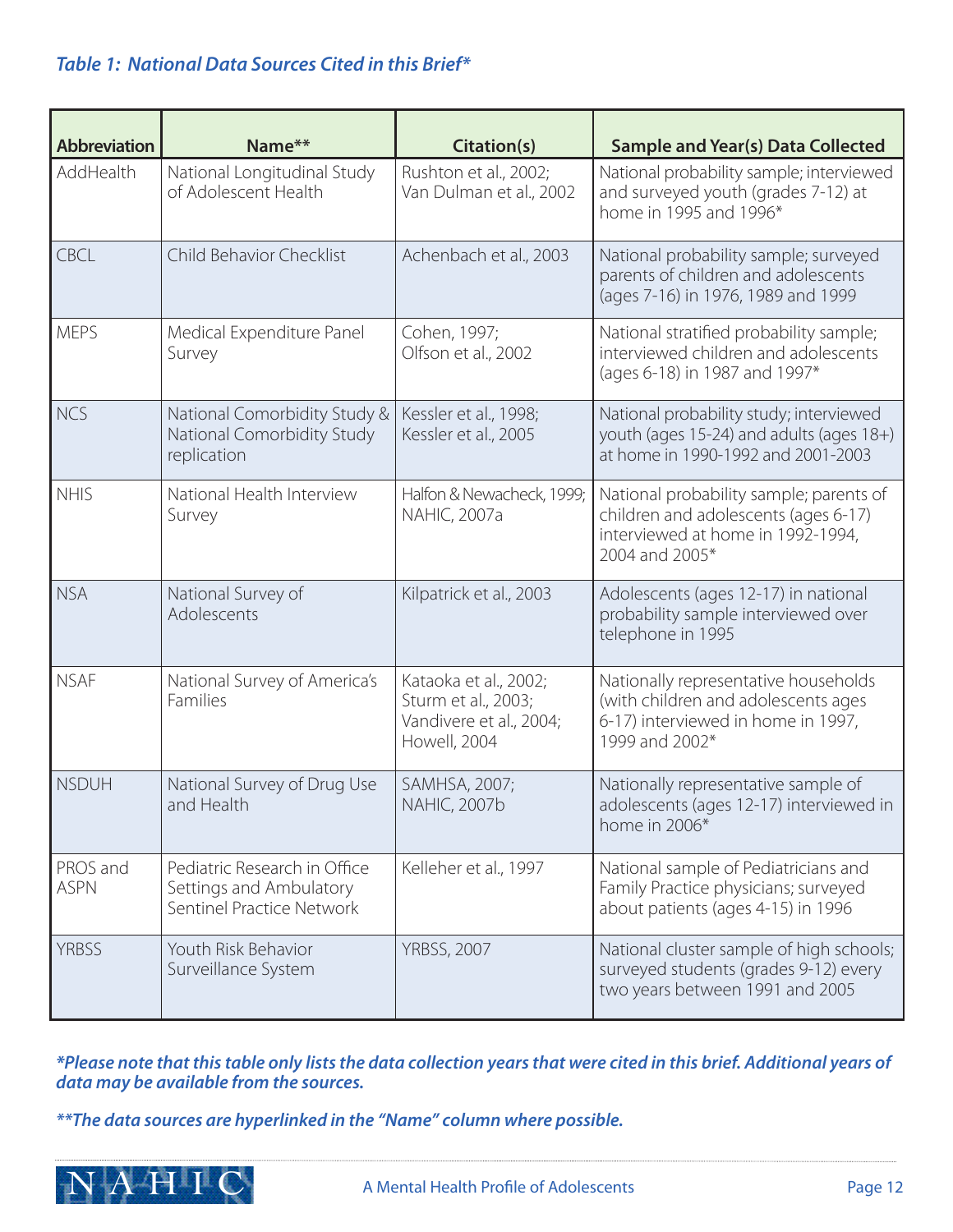# **REFERENCES FROM TEXT**

1. Resnick, M. D. (2000). Protection, resiliency, and youth development. *Adolescent Medicine: State of the Art Reviews,11*(1), 157-164.

2. Brooks, T. L., Harris, S. K., Thrall, J. S., et al. (2002). Association of adolescent risk behavior with mental health symptoms in high school students. *Journal of Adolescent Health, 31*, 240-246.

3. Saunders, J. C. (2003). Families living with severe mental illness: A literature review. *Issues in Mental Health Nursing, 24*, 175-200.

4. Busch, S. H., & Barry, C. L. (2007). Mental health disorders in childhood: Assessing the burden on families. *Health Affairs, 26*(4), 1088-1095.

5. Merikangas, K. R., Ames, M., Lihong, C., et al. (2007). The impact of co-morbidity of mental and physical conditions on role of disability in the US adult household population. *Archives of General Psychiatry, 64*(10), 1180-1188.

6. Kessler, R. C., Berglund, P., Demler, O., et al. (2005). Lifetime prevalence and age-of-onset distributions of DSM-IV disorders in the National Comorbidity Survey replication. *Archives of General Psychiatry, 62*, 593-602.

7. The White House. (2007). President's New Freedom Commission on Mental Health. [Available at: http://www.mentalhealthcommission. gov/index.html]

8. United States Department of Health and Human Services. (1999). Mental Health: A Report of the Surgeon General. Rockville, MD: Office of the Surgeon General, U.S. Public Health Service. [Available at: http:// www.surgeongeneral.gov/library/mentalhealth/home.html]

9. Healthy People 2010: Understanding and Improving Health. (2006). 21 Critical Health Objectives for Adolescent and Young Adults. [Available at: http://nahic.ucsf.edu//downloads/niiah/21CritHlthObj0306.pdf]

10. Kelleher, K. J., McInerny, T. K., Gardner, W. P., et al. (2000). Increasing identification of psychosocial problems: 1979-1996. *Pediatrics, 105*(6), 1313-1321.

11. World Health Organization. (2004). Promoting Mental Health: Concepts, Emerging Evidence, Practice (Summary Report). Geneva, Switzerland: Department of Mental Health and Substance Abuse, Author.

12. National Institute of Mental Health. (2007). Schizophrenia. [Available at: http://www.nimh.nih.gov/health/publications/schizophrenia/ complete-publication.shtml]

13. Shaffer, D., Fisher, P., Dulcan, M. K., et al. (1996). The NIMH diagnostic interview schedule for children, version 2.3 (DISC-2.3): Description, acceptability, prevalence rates, and performance in the MECA study. *Journal of the American Academy of Child and Adolescent Psychiatry, 35*(7), 865-877.

14. Ezpeleta, L., Keeler, G., Erkanli, A., et al. (2001). Epidemiology of psychiatric disability in childhood and adolescence. J*ournal of Child Psychology and Psychiatry, 42*, 901-914.

15. Garland, A. F., Hough, R. L., McCabe, K. M., et al. (2001). Prevalence of psychiatric disorders in youths across five sectors of care. *Journal of the American Academy of Child and Adolescent Psychiatry, 40*(4), 409-418.

16. Roberts, R. E., Attkisson, C., & Rosenblatt, A. (1998). Prevalence of psychopathology among children and adolescents. *American Journal of Psychiatry, 155*(6), 715-725.

17. Youth Risk Behavior Surveillance System, Division of Adolescent and School Health, Centers for Disease Control and Prevention. (2007). Youth Online [Online Database]. [Available at: http://apps.nccd.cdc.gov/yrbss/]

18. Bloom, B., Dey, A. N., & Freeman, G. (2006). Summary health statistics for U.S. children: National Health Interview Survey, 2005. *Vital Health Statistics, 10*(231), 1-84.

19. National Adolescent Health Information Center. (2007a). 2004 & 2005 National Health Interview Survey [Private Data Run]. [Available at: http://www.cdc.gov/nchs/nhis.htm]

20. Vandivere, S., Gallagher, M., & Moore, K. A. (2004). Changes in Children's Well Being and Family Environments: Snapshots of America's Families III. Washington, DC: The Urban Institute. [Available at: http://www.urbaninstitute.org/UploadedPDF/310912\_ snapshots3\_no18.pdf]

21. Substance Abuse and Mental Health Services Administration, Office of Applied Studies. (2007). Detailed Tables of 2006 National Survey on Drug Use and Health. [Available at: http://oas.samhsa. gov/NSDUH/2k6NSDUH/tabs/TOC.htm]

22. American Psychiatric Association. (1994). Diagnostic and Statistical Manual of Mental Disorders (4th ed.). Washington, DC: Author.

23. Kessler, R. C., & Walters, E. E. (1998). The epidemiology of DSM-III-R major depression and minor depression among adolescents and young adults in the National Comorbidity Survey. *Depression and Anxiety, 7*, 3-14.

24. Rushton, J. L., Forcier, M., & Schecktman, R. M. (2002). Epidemiology of Depressive Symptoms in the National Longitudinal Study of Adolescent Health. *Journal of the American Academy of Child and Adolescent Psychiatry, 41*(2), 199-205.

25. Cohen, J. (1997). Design and Methods of the Medical Expenditure Panel Survey: Household Component. Rockville, MD: Agency for Research in Health Care and Quality.

26. Kelleher, K. J., Childs, G. E., Wasserman, R. C., et al. (1997). Insurance status and recognition of psychosocial problems: A report from the Pediatric Research in Office Settings and the Ambulatory Sentinel Practice Network. *Archives of Pediatrics and Adolescent Medicine, <sup>151</sup>*(11), 1109-1116.

27. Halfon, N., & Newacheck, P. W. (1999). Prevalence and impact of parent-reported disabling mental health conditions among U.S. children. *Journal of the American Academy of Child and Adolescent Psychiatry, 38*(5), 600-609.

28. Costello, E. J. (1999). Commentary on: Prevalence and impact of parent-reported disabling mental health conditions among U.S. Children. *Journal of the American Academy of Child and Adolescent Psychiatry, 38*(5), 610-613.

29. Kilpatrick, D. G., Ruggerio, K. J., Acierno, R., et al. (2003). Violence and risk of PTSD, major depression, and substance abuse: Results from the National Survey of Adolescents. *Journal of Consulting and Clinical Psychology, 71*(4), 692-700.

30. Achenbach, T. M., Dumenci, L., & Rescorla, L. A. (2003). Are American children's problems still getting worse?: A 23 year comparison. *Journal of Abnormal Child Psychology, 31*(1), 1-11.

31. Costello, E. J., Angold, A., Burns, B. J., et al. (1996). The Great Smoky Mountains Study of Youth: Goals, design, methods, and the prevalence of DSM-III-R disorders. *Archives of General Psychiatry, 53*, 1129–1136. (Cited in Mental Health: A Report of the Surgeon General, 1999).

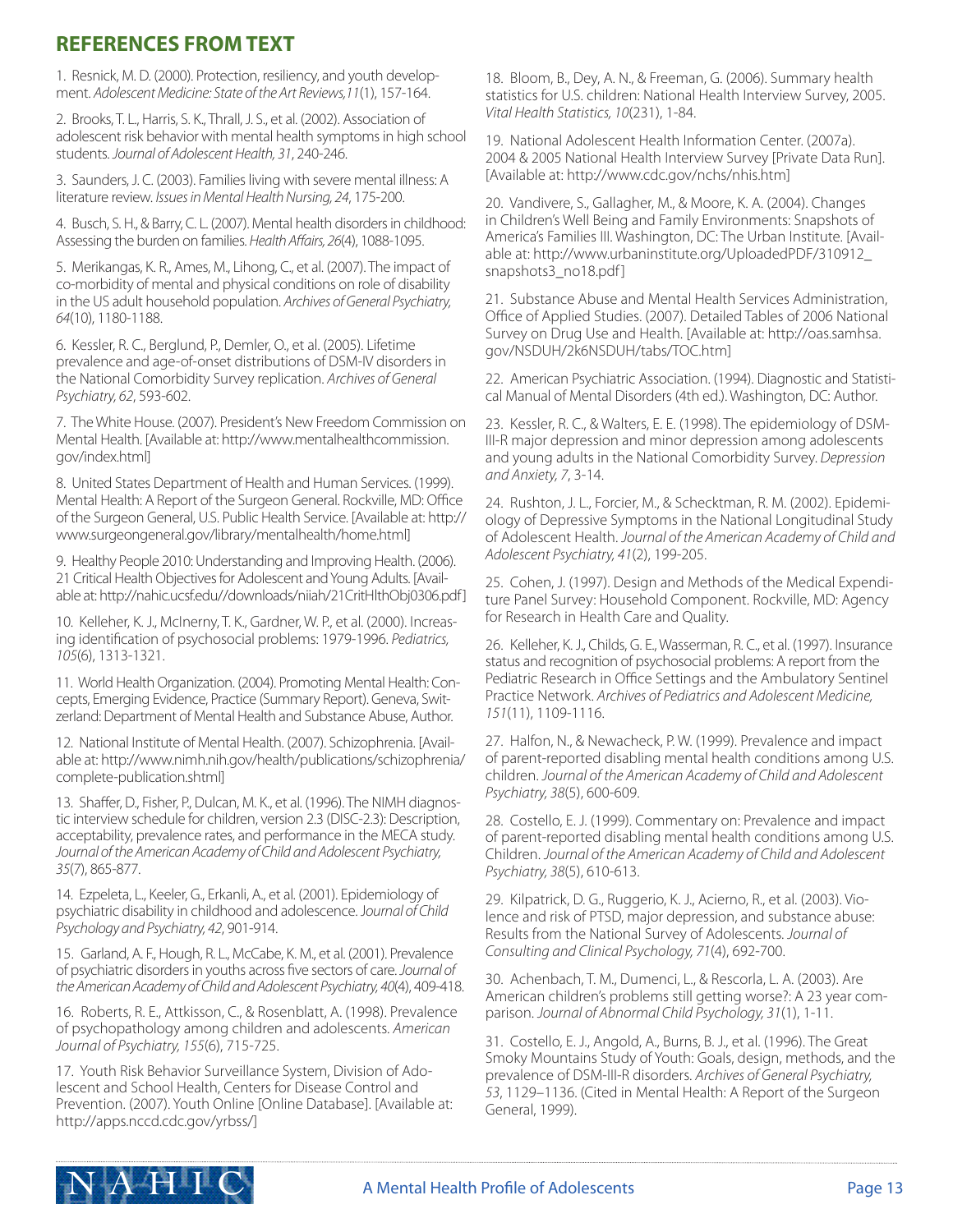32. Johnston, L. D., O'Malley, P. M., Bachman, J. G., et al. (2007). Monitoring the Future National Survey Results on Adolescent Drug Use: Overview of Key Findings, 2006. Bethesda, MD: National Institute on Drug Abuse.

33. National Adolescent Health Information Center. (2007b). National Survey on Drug Use and Health, 2006 [Private Data Run]. [Available at: http://www.icpsr.umich.edu/cocoon/ICPSR/SERIES/00064.xml]

34. Van Dulman, M. H. M., Grotevant, H. D., Dunbar, N., et al. (2002). Connecting national survey data with DSM IV criteria. *Journal of Adolescent Health, 31*(6), 475-481.

35. Loeber, R., Burke, J. D., Lahey, B. B., et al. (2000). Oppositional defiant and conduct disorder: A review of the past 10 years, Part I. *Journal of the American Academy of Child and Adolescent Psychiatry, 39*(12), 1468-1484.

36. Svetaz, M. V., Ireland, M., & Blum, R. (2000). Adolescents with learning disabilities: Risk and protective factors associated with emotional well being: Findings from the National Longitudinal Study of Adolescent Health. *Journal of Adolescent Health, 27*, 340-348.

37. Shaffer, D., & Craft, L. (1999). Methods of adolescent suicide prevention. *Journal of Clinical Psychiatry, 60*(Suppl. 2), 70–74. (Cited in Mental Health: A Report of the Surgeon General, 1999).

38. Shaffer, D., Gould, M. S., Fisher, P., et al. (1996c). Psychiatric diagnosis in child and adolescent suicide. *Archives of General Psychiatry, 53*, 339–348. (Cited in Mental Health: A Report of the Surgeon General, 1999).

39. Shaffer, D., Fisher, P., Dulcan, M., et al. (1996b). The second version of the NIMH Diagnostic Interview Schedule for Children (DISC–2). *Journal of the American Academy of Child and Adolescent Psychiatry, 35*, 865–877 (Cited in Mental Health: A Report of the Surgeon General, 1999).

40. Sullivan, P. F. (1995). Mortality in anorexia nervosa. *American Journal of Psychiatry, 152*, 1073–1074 (Cited in Mental Health: A Report of the Surgeon General, 1999).

41. National Center for Injury Prevention and Control, WISQARS. (2008). Fatal Injury Reports [Online Database]. [Available at: http:// webappa.cdc.gov/sasweb/ncipc/mortrate.html]

42. Centers for Disease Control and Prevention. (2004). Methods of suicide among persons aged 10-19 years - United States, 1992- 2001. *Morbidity and Mortality Weekly Report, 53*(2), 471-474.

43. Centers for Disease Control and Prevention. (2004). Suicide attempts and physical fighting among high school students - United States, 2001. *Morbidity and Mortality Weekly Report, 53*  (22), 474-476.

44. Howell, E. M. (2004). Access to Children's Mental Health Services under Medicaid and SCHIP. New Federalism: National Survey of America's Families (Series B. No B-60). Washington, DC: The Urban Institute. [Available at: http://www.urban.org/UploadedPDF/311053\_ B-60.pdf]

45. Kataoka, S. H., Zhang, L., & Wells, K. B. (2002). Unmet need for mental health care among U.S. Children: Variation by ethnicity and insurance status. *American Journal of Psychiatry, 159*(9), 1548-1555.

46. Olfson, M., Gameroff, M. J., Marcus, S. C., et al. (2003). Outpatient treatment of child and adolescent depression in the United States. *Archives of General Psychiatry, 60*, 1236-1242.

47. Sturm, R., Ringel, J. S., & Andreyeva, T. (2003). Geographic disparities in children's mental health. *Pediatrics, 112*(4), e308-e315.

48. Olfson, M., Marcus, S. C., Druss, B., et al. (2002). National Trends in the use of outpatient psychotherapy. *American Journal of Psychiatry, 159*(11), 1914-1920.

49. Mechanic, D. (2003). Is the prevalence of mental disorders a good measure of the need for services? *Health Affairs, 22*(5), 8-20.

50. Bernat, D. H., & Resnick, M. D. (2006). Healthy youth development: Science and strategies. *Journal of Public Health Management and Practice, November*(Suppl), S10-S16.

51. Osofsky, J. (1999). The impact of violence on children. *The Future of Children, 9*(3), 33-49.

52. Russell, S. T., & Joyner, K. (2001). Adolescent sexual orientation and suicide risk: Evidence from a national study. *American Journal of Public Health, 91*(8), 1276-1281.

53. Abram, K. M., Teplin, L. A., Charles, D. R., et al. (2004). Posttraumatic stress disorder and trauma in youth in juvenile detention. *Archives of General Psychiatry, 61*(4), 403-410.

54. English, A., Stinnett, A. J., & Dunn-Georgiou, E. (2006). Health Care for Adolescents and Young Adults Leaving Foster Care: Policy Options for Improving Access. Chapel Hill, NC: Center for Adolescent Health & the Law; and San Francisco, CA: The Public Policy Analysis and Education Center for Middle Childhood, Adolescent and Young Adult Health. [Available at: http://policy.ucsf.edu/pubpdfs/ CAHL\_FC\_Brief.pdf]

55. Burns, B. J., Phillips, S. D., Wagner, H. R., et al. (2004). Mental health need and access to mental health services by youths involved with child welfare: A national survey. *Journal of the American Academy of Child and Adolescent Psychiatry, 43*(8), 960-970.

56. English, D. J. (1998). The extent and consequences of child maltreatment. *The Future of Children, 8*(1), 39-53.

57. Kapphahn, C. J., Morreale, M. C., Rickert, V. I., et al. (2006). Financing mental health services for adolescents: A position paper of the Society for Adolescent Medicine. *Journal of Adolescent Health, 39*, 456-458.

58. American Academy of Pediatrics. (2000). Insurance coverage of mental health and substance abuse services for children and adolescents: A consensus statement. *Pediatrics, 106*(4), 860-862.

\*Definitions for terms used in Figure 1, Page 4:

Low-income = 199% or below of federal poverty threshold; Higher income = 200%+ of federal poverty thresholds. Federal poverty threshold for a family of four was \$19,157 in 2004.